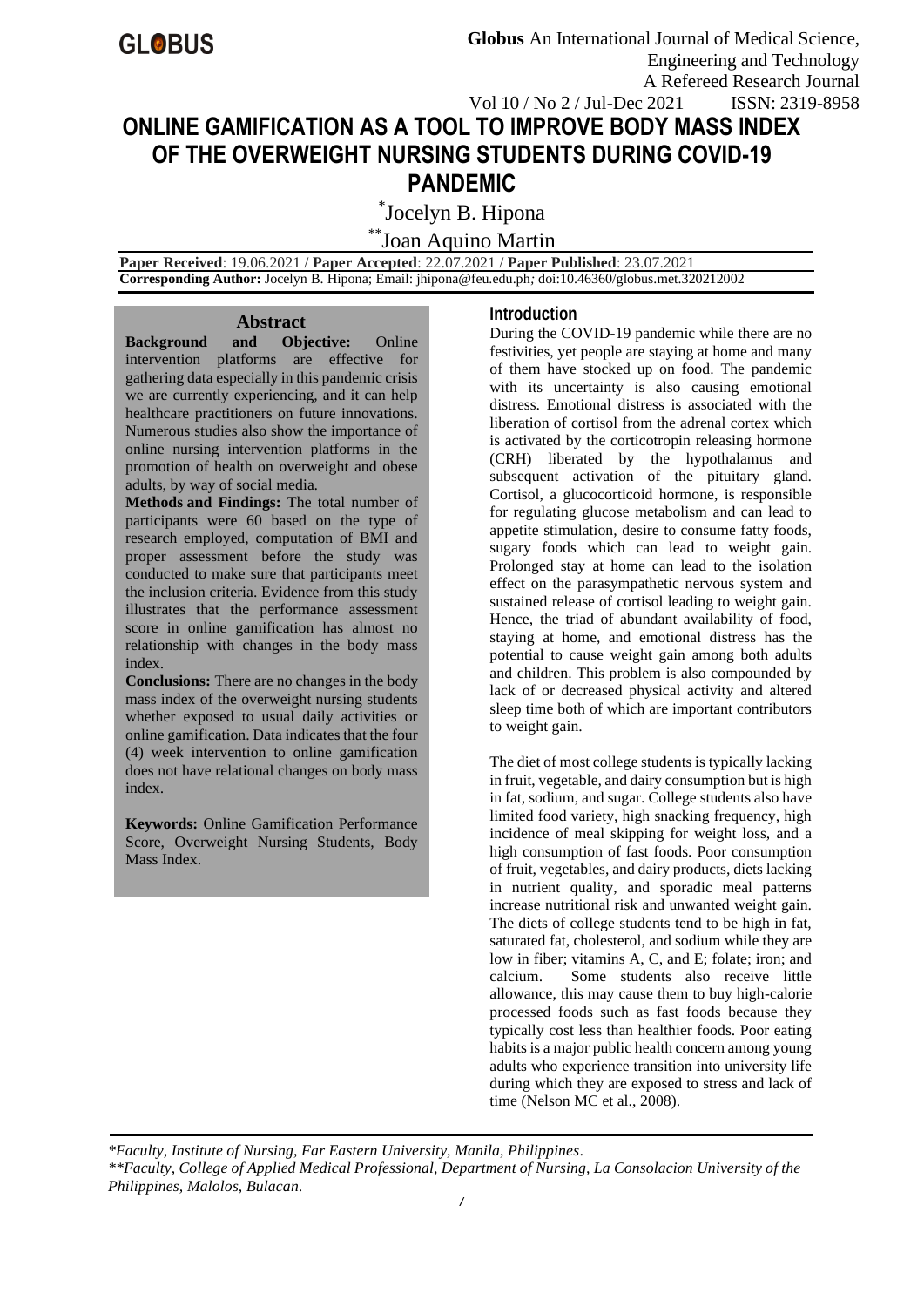Researchers and clinicians have capitalized on the use of technologies, such as the Internet and mobile devices (eg, PDAs, smartphones, cellular phones), to deliver weight management interventions. Such platforms are attractive because they help overcome resource and access barriers encountered when delivering traditional face-to-face individual or group interventions. Consequently, these platforms may enhance our ability to produce significant and healthy change in larger segments of the overweight and obese population. The World Health Organization has also recognized the importance of social resources as a valuable agent for behavior change in health promotion. According to the Ottawa Charter for Health Promotion, in addition to access to health information and services, individuals also need the online interventions or social resources to support healthful life practices. With the nature of interpersonal interactions evolving in line with advancing digital technology, interactive online platforms such as social media may prove to be an effective method of engaging social resources for health promotion interventions. Health Care Professionals or HCPs can use social media to potentially improve health outcomes, develop a professional network, increase personal awareness of news and discoveries, motivate patients, and provide health information to the community.

It is essential to enable, develop and promote innovative educational programs which increase the number of trained health providers, whilst ensuring that the quality and relevance of training meets these new challenges [\(WHO 2011\)](https://www.ncbi.nlm.nih.gov/pmc/articles/PMC6513491/#CD012209-bbs2-0053). The increased use of information and communication technologies is recognized as one of the key strategic platforms on which to build strong education and training systems. Innovative ways of teaching and learning are required to respond to the need for health professional education, tackle the shortage of trained healthcare workers and ultimately improve patient care. eLearning may be one such innovation.

Gamification transposes game mechanisms and elements to non-game contexts as a way to motivate people, initiate participating processes and improve user experiences (Stepanovic et al., 2018). Badges, rewards or social competitions are thereby employed to orient and positively influence individuals' motivation, behaviour and/or productivity (Stepanovic et al., 2018).

Evidence suggests that gamification increases enjoyment, engagement and compliance of healthrelated activities, while positively impacting health outcomes and cost of service delivery (Duarte et al., 2014). Whether these digital services are conceived to enhance individuals' well-being, guide rehabilitation periods or assist patients in their disease management, gamification holds great

potential for adding further positive experiences to their primary health-related goals (Stepanovic et al., 2018).

According to previous studies, online intervention platforms are effective for gathering data especially in this pandemic crisis we are currently experiencing and it can help healthcare practitioners on future innovations. Numerous studies also show the importance of online nursing intervention platforms in the promotion of health on overweight and obese adults, by way of social media. There are various factors that contributed to the problem of sudden weight gain among college students such as improper self-care habits, food choices and lack of physical activity and sleep which were also discussed. Based on previous studies, gamification has a positive impact in health and wellbeing, especially in health behaviors through this platform it can help motivate individuals by way of point scores, badges, challenges and rankings to achieve the main goal.

## **Research Methodology 1. Research design**

The researchers employed descriptive research design in gathering the necessary information in the study. A nonequivalent control group pretestposttest design**,** which involves experimental treatment and two groups of subjects observed before and after its implementation, in order to achieve the expected outcome which is to have reduction with the respondents' BMI, the data was collected from October to November among nursing students who met the inclusion criteria. The researchers utilized the counterbalance Latin square experimental design. This is one of the best ways to avoid the pitfalls of standard repeated measures where the subjects are exposed to all the treatments.

## **2. Respondents of the study**

This research includes the Bachelor of Science in Nursing (BSN) 2<sup>nd</sup> year level and BSN 3rd year level at a University which was granted an autonomous status by the Commission on Higher Education (CHED) in Manila from Institute of Nursing of AY 2020-2021 who were within the range of overweight with reference to BMI were selected for the research. The total number of participants were 60 based on the type of research employed, the participants was divided into 2 groups, the control and experimental group. The initial number of participants was 30 for each group, participants were selected from the Institute of Nursing. Computation of BMI and proper assessment before the study was conducted to make sure that participants meet the inclusion criteria.

# **3. Research instrument**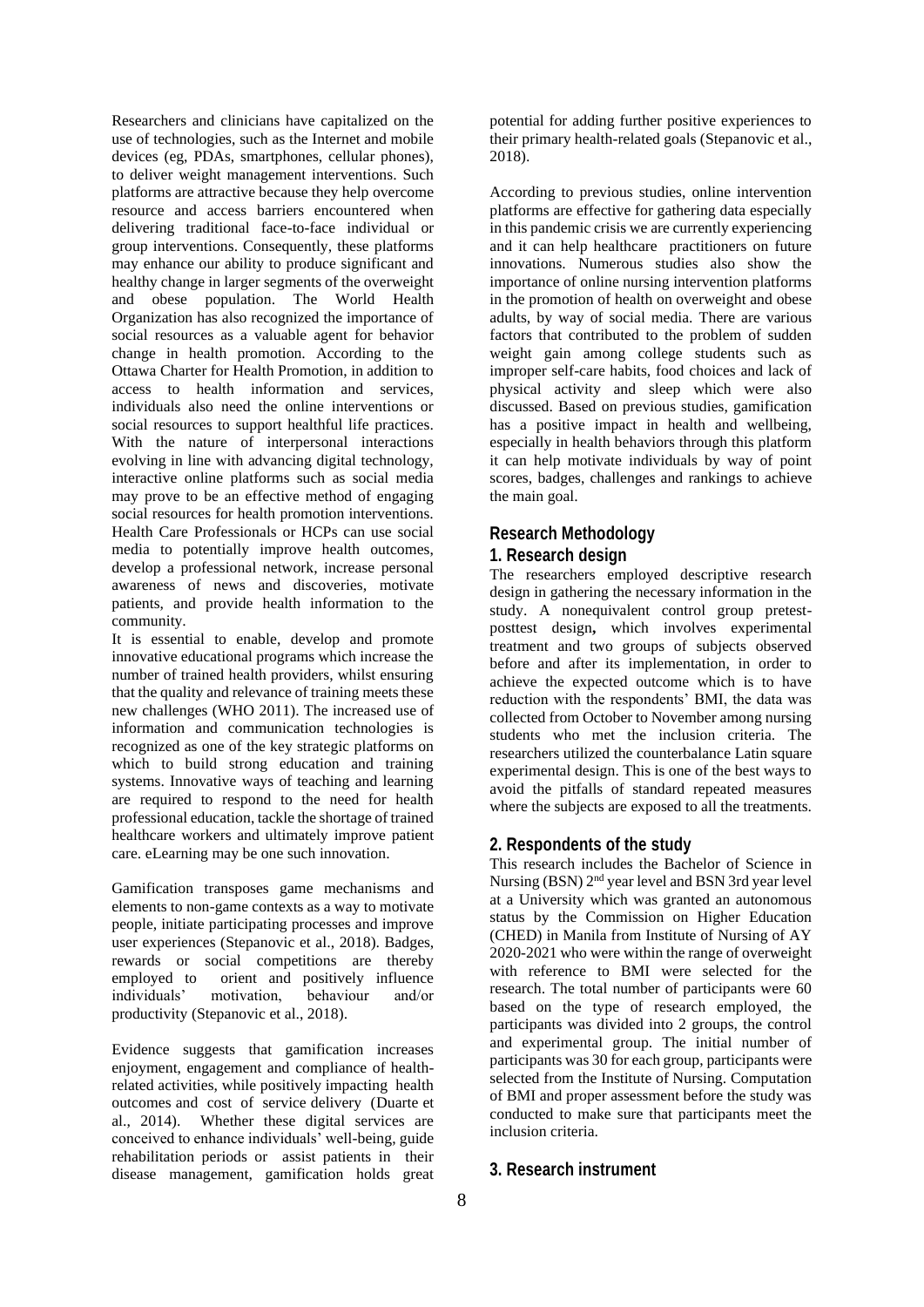The study utilized four tools to gather pertinent data for the respondents. The first tool is a self-made demographic questionnaire tool, which was utilized to obtain baseline information from the participants. This tool assisted the researchers to classify and obtain necessary information that were pertinent to the study. The second tool that was utilized is a digital weighing scale. In order for the participants to measure correctly and acquire accurate results, the digital weighing scale must be well-calibrated before use or measurement on a flat surface where the tool was used. The third tool is a tape measure to measure height of each participant. Height and weight were measured twice through Google Meet or Zoom to ascertain accurate and correct measurement. The last tool is the Online Platform. The objective of the online platform is to provide a solution that can disseminate information and health education rapidly to a number of participants in a way that it was convenient and accessible to them. Online Gamification was applied with the online platform to be able to motivate and encourage participation of the students. It contains health education and physical exercise that the participants were accomplished for 45 days through online platforms. The online platforms that was used include Google Meet, Google Classroom, and Zoom in order to monitor the participants' progress. Google Meet was used to monitor their activities such as online zumba, cardio and strength exercises. Google Classroom was used for health teaching and post-assessments. Zoom was used as an alternative for the monitoring of exercises. Facebook Messenger were utilized as a communication platform.

#### **4. Statistical treatment of data**

Frequency and percentage, was used to processed the data in relation to the profile of the respondents in terms of age, gender, year level, level of knowledgeability and the performance assessment score. Independent t-test was used to determine significant difference in the evaluation of the body mass index during the pre-experimental and postexperimental both using the online gamification as well as the usual daily activities of the participants. Pearson R Product Coefficient was used to determine the significant relationship between the performance score assessment on the online gamification and the body mass index of the participants. This research opted to determine the 95% validity of the study with a 5% degree of error and set at P-values of  $\leq 0.05$  was assumed to be statistically significant.

#### **5. Ethical consideration**

Ethical guidelines were followed for the whole research period. The researcher submitted the study for review and approval of the Ethics Review Board of the university. It followed the National Ethical Guidelines for Health and Health-Related Research 2017 prepared by the Philippine Health Research Ethics Board.

#### **Results**

The frequency and percentage distribution of the demographic profile of the respondents based on age, sex, year level and body mass index. Majority of the participants belong to ages 20 years old which were mostly female for both the experimental and the control group. Data shows that course like Bachelor of Science in Nursing is a female dominated career being more compassionate and have a more caring ability than male. In addition, majority of the participants are in early adulthood stage of life, a period of rapid personal development of an individual's experiences having major life transitions.

| <b>Detween Online Gammication Group and Ostial Daily Activities</b> |    |                    |         |            |                |                                    |  |  |
|---------------------------------------------------------------------|----|--------------------|---------|------------|----------------|------------------------------------|--|--|
| t-test                                                              | df | <b>Significant</b> | p-value |            | Interpretation | <b>Decision</b>                    |  |  |
|                                                                     |    | value              |         |            |                |                                    |  |  |
| $-1.34$                                                             | 39 | 0.188              | 0.05    | No.        |                | Significant Do not Accept the Null |  |  |
|                                                                     |    |                    |         | Difference |                | <b>Hypothesis</b>                  |  |  |

**Table 1: Significant Difference in The Body Mass Index of The Overweight Nursing Students Between Online Gamification Group and Usual Daily Activities**

The significant difference in the body mass index of the participants between those subjected to online gamification and those exposed to uninterrupted usual daily activities using unparallel t-test. It can be depicted from the table that the body mass index before and after was able to garner a t- value of -1.34 with 39 degree of freedom with significant p-value of 0.188 that is significantly higher than the cut off p-value of 0.05. Hence the null hypothesis will be accepted, Therefore, there is no significant difference in the body mass index in the control group that were subjected to usual daily activities

and experimental group that were subjected to online gamification after four (4) weeks of intervention.

This indicates that no changes in the body mass index of the overweight nursing students whether exposed to usual daily activities or online gamification. It can also be noted on the mean score difference of 0.67 in table 3 that signified changes in BMI but it could not be concluded to reach the significant changes. This can be attributed to limited time of exposure to 4 weeks in online gamification